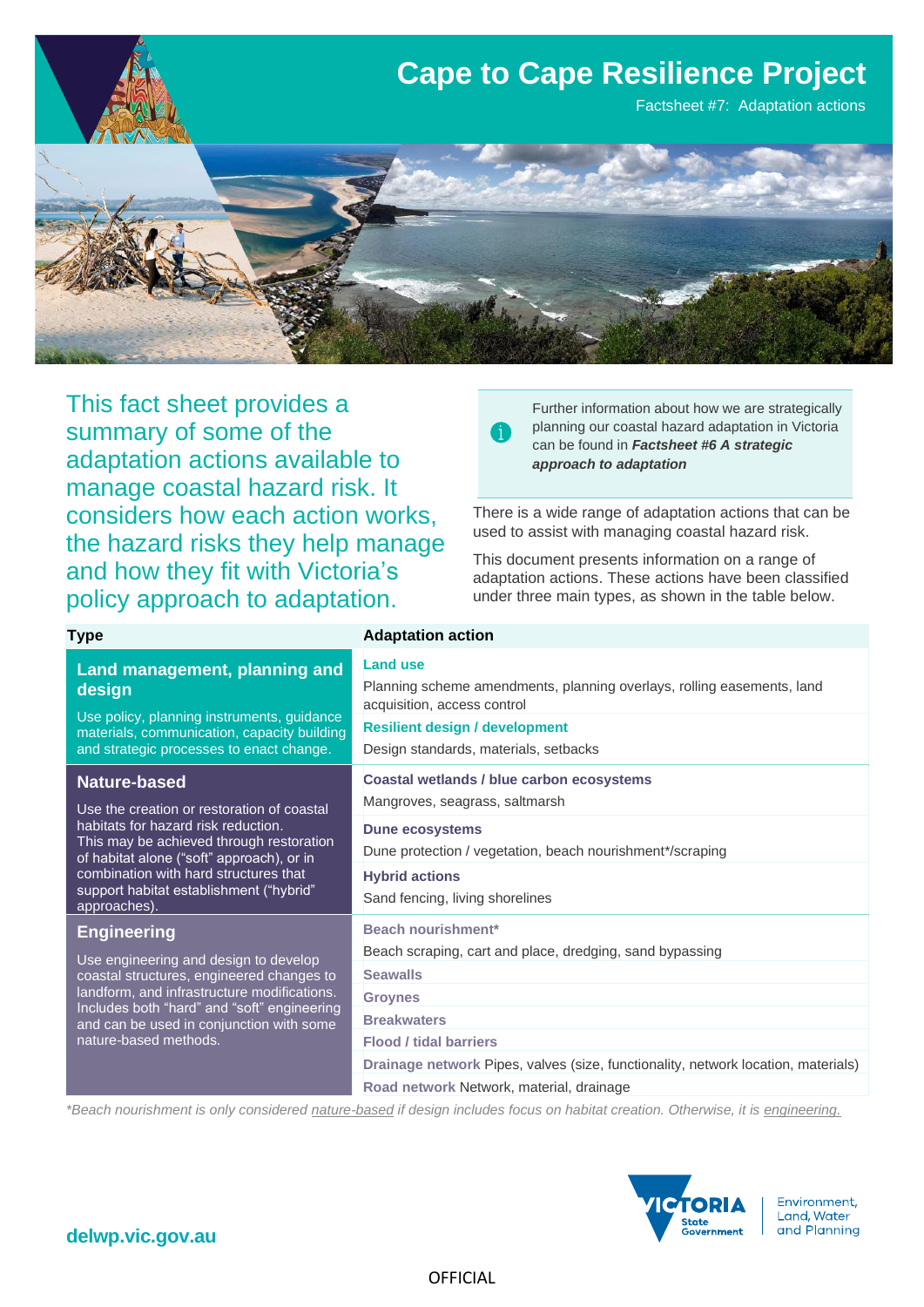The following tables in this document have been framed around the three types of actions - land management, planning and design, nature-based and engineering.

For each adaptation action, these tables outline:

- Adaptation action description
- Coastal hazard risk managed by this action
- Considerations (Pros / Cons)
- Where it fits with the MAC Policy

**Adaptation options** are different strategic approaches to managing coastal hazard risk, and in Victoria are considered in the order of non-intervention, avoid, nature-based, accommodate, retreat and protect.

**Adaptation actions** are the range of tools, decisions and works that can be implemented to create adaptation pathways aligned to the strategic options.

#### **Adaptation action description**

A high-level description has been provided for each action, outlining how it acts to reduce hazard risk along with some examples of different designs and types, and possible materials.

#### **Coastal hazard risk managed by this action**

Some actions can help to reduce both erosion and inundation risks, while others are intended to manage just erosion or just coastal flooding. The type of hazard risk that each action can influence has been considered, and looks at the following hazard types:

- Short term erosion
- Long term erosion
- Storm tide inundation
- Permanent inundation
- Estuary dynamics
- Saline intrusion

© The State of Victoria Department of Environment, Land, Water and Planning 2022

This work is licensed under a Creative Commons Attribution 4.0  $\odot$  $\left(\mathrm{cc}\right)$ International licence. You are free to re-use the work under that licence, on the condition that you credit the State of Victoria as author. The licence does not apply to any images, photographs or branding, including the Victorian Coat of Arms, the Victorian Government logo and the Department of Environment, Land, Water and Planning (DELWP) logo. To view a copy of this licence, visit http://creativecommons.org/licenses/by/4.0/

#### **ISBN** 978-1-76105-940-7 **(pdf/online/MS word)** (to be displayed exactly as shown) **Disclaimer**

This publication may be of assistance to you but the State of Victoria and its employees do not guarantee that the publication is without flaw of any kind or is wholly appropriate for your particular purposes and therefore disclaims all liability for any error, loss or other consequence which may arise from you relying on any information in this publication.

#### **Considerations (Pros / Cons)**

While adaptation actions might work well to reduce coastal hazard risk, there are many other things that also need to be considered when choosing the most suitable actions at an at-risk location.

We have highlighted some of the pros and cons of different actions. This includes consideration of some other impacts the action may have at or away from the sites, challenges or complexities associated with its implementation, and opportunities and additional benefits the action may provide.

#### **Where it fits with Marine and Coastal Policy**

As we plan how we manage (mitigate) coastal hazard risk and suitability of different actions, the Marine and Coastal Policy requires us to take a strategic approach.

There are six **adaptation options** (different strategic approaches) to consider when developing an adaptation planning. Each adaptation option must be considered in the policy-defined order when planning a suitable adaptation response.

#### We have shown where each adaptation action fits within these adaptation options

*Example - where this action fits with both Avoid and Accommodate strategies* 

| <b>MAC Policy approach</b>              |  |
|-----------------------------------------|--|
| 1. Non intervention                     |  |
| 2. Avoid                                |  |
| 3. Nature-based methods                 |  |
| 4. Accommodate                          |  |
| 5. Retreat                              |  |
| 6. Protect<br>(major engineering works) |  |

#### **Accessibility**

If you would like to receive this publication in an alternative format, please telephone the DELWP Customer Service Centre on 136186, email [customer.service@delwp.vic.gov.au,](mailto:customer.service@delwp.vic.gov.au) or via the National Relay Service on 133 677 [www.relayservice.com.au.](http://www.relayservice.com.au/) This document is also available on the internet at [www.delwp.vic.gov.au.](http://www.delwp.vic.gov.au/)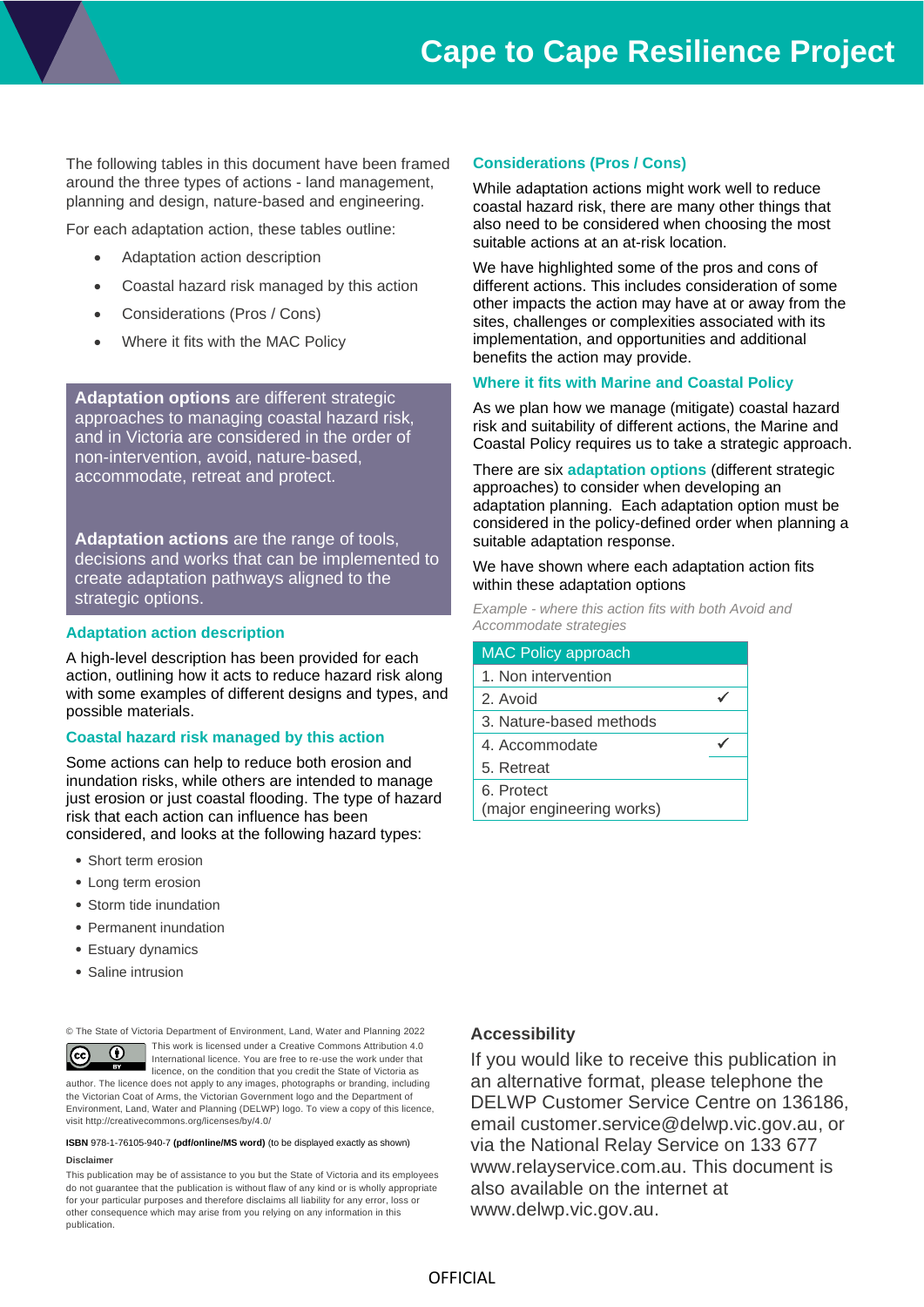### **Land management, planning and design**

Use policy, planning instruments, guidance materials, communication, capacity building and strategic processes to enact change.

| <b>Land use</b><br><b>Planning scheme amendments</b><br><b>MAC Policy approach</b><br><b>Pros</b><br>• Short term erosion<br>• Ensures decisions made on future<br>Planning schemes identify various policies and<br>1. Non intervention<br>Uses a range of planning<br>• Long term erosion<br>development are informed<br>and development<br>provisions that guide land use and development.<br>$\checkmark$<br>2. Avoid<br>• Storm tide inundation<br>Guiding the measures that control how land can be<br>mechanisms, controls and<br>• Proactive management for future<br>3. Nature-based methods<br>• Permanent<br>conditions to avoid and limit future<br>tools informed by<br>used (i.e. setbacks, overlays, zones), integrating up-<br>inundation<br>$\checkmark$<br>4. Accommodate<br>understanding of coastal<br>to-date understanding of coastal hazards into<br>costs<br>• Estuary dynamics<br>5. Retreat<br>hazard risk to guide and<br>planning schemes will assist in mitigating risk.<br>• Can provide a clear, robust process<br>• Saline intrusion<br>control current and future<br>and guidance to inform decision<br>6. Protect<br><b>Planning overlays</b><br>making, important for communication<br>(major engineering works)<br>development. Aims to limit<br>Used to identify land that has special protection /<br>and compliance<br>inappropriate use and<br>requires permits, including potential issues needing<br>development and<br>• Prompts consideration of longer term<br>management like erosion or flooding risks. They<br>now, providing for pre-planning and<br>transitioning existing at-risk<br>establish additional requirements and considerations<br>preparation<br>areas.<br>for development within the overlay area.<br><b>Cons</b><br><b>Rolling easements</b><br>• Can have potential impacts on<br><b>VECTORIA</b><br>Reduce coastal hazards risk to people and assets<br>individuals (home/asset owners)<br>over time by changing the way the land covered by<br>• Potential for mechanisms/tools and<br>the easement can be used.<br>decisions they inform to be<br><b>Land acquisition</b><br>challenged or disputed if seen as<br>unfavourable<br>Involves transferring land at unacceptable risk from<br>• Approvals requirements for land<br>coastal hazards from private ownership to public<br>acquisition or swap schemes are<br>ownership. Can use individual or combinations of<br>complex, lengthy and costly (i.e.<br>mechanisms, such as land buy-backs (voluntary or<br>require planning scheme<br>compulsory), land swaps or land lease-backs.<br>amendments such as for compulsory<br><b>Relocating infrastructure</b><br>acquisition)<br>Planned landward migration of assets on public land<br>• Potential legal implications and costs<br>that are in coastal hazard areas to reduce their<br>exposure to coastal hazards. |
|------------------------------------------------------------------------------------------------------------------------------------------------------------------------------------------------------------------------------------------------------------------------------------------------------------------------------------------------------------------------------------------------------------------------------------------------------------------------------------------------------------------------------------------------------------------------------------------------------------------------------------------------------------------------------------------------------------------------------------------------------------------------------------------------------------------------------------------------------------------------------------------------------------------------------------------------------------------------------------------------------------------------------------------------------------------------------------------------------------------------------------------------------------------------------------------------------------------------------------------------------------------------------------------------------------------------------------------------------------------------------------------------------------------------------------------------------------------------------------------------------------------------------------------------------------------------------------------------------------------------------------------------------------------------------------------------------------------------------------------------------------------------------------------------------------------------------------------------------------------------------------------------------------------------------------------------------------------------------------------------------------------------------------------------------------------------------------------------------------------------------------------------------------------------------------------------------------------------------------------------------------------------------------------------------------------------------------------------------------------------------------------------------------------------------------------------------------------------------------------------------------------------------------------------------------------------------------------------------------------------------------------------------------------------------------------------------------------------------------------------------------------------------------------------------------------------------------------------------------------------------------------------|
| <b>Access control</b><br>Implementing restrictions on the volume, timing, or<br>mode of access to sensitive or hazardous area.                                                                                                                                                                                                                                                                                                                                                                                                                                                                                                                                                                                                                                                                                                                                                                                                                                                                                                                                                                                                                                                                                                                                                                                                                                                                                                                                                                                                                                                                                                                                                                                                                                                                                                                                                                                                                                                                                                                                                                                                                                                                                                                                                                                                                                                                                                                                                                                                                                                                                                                                                                                                                                                                                                                                                                 |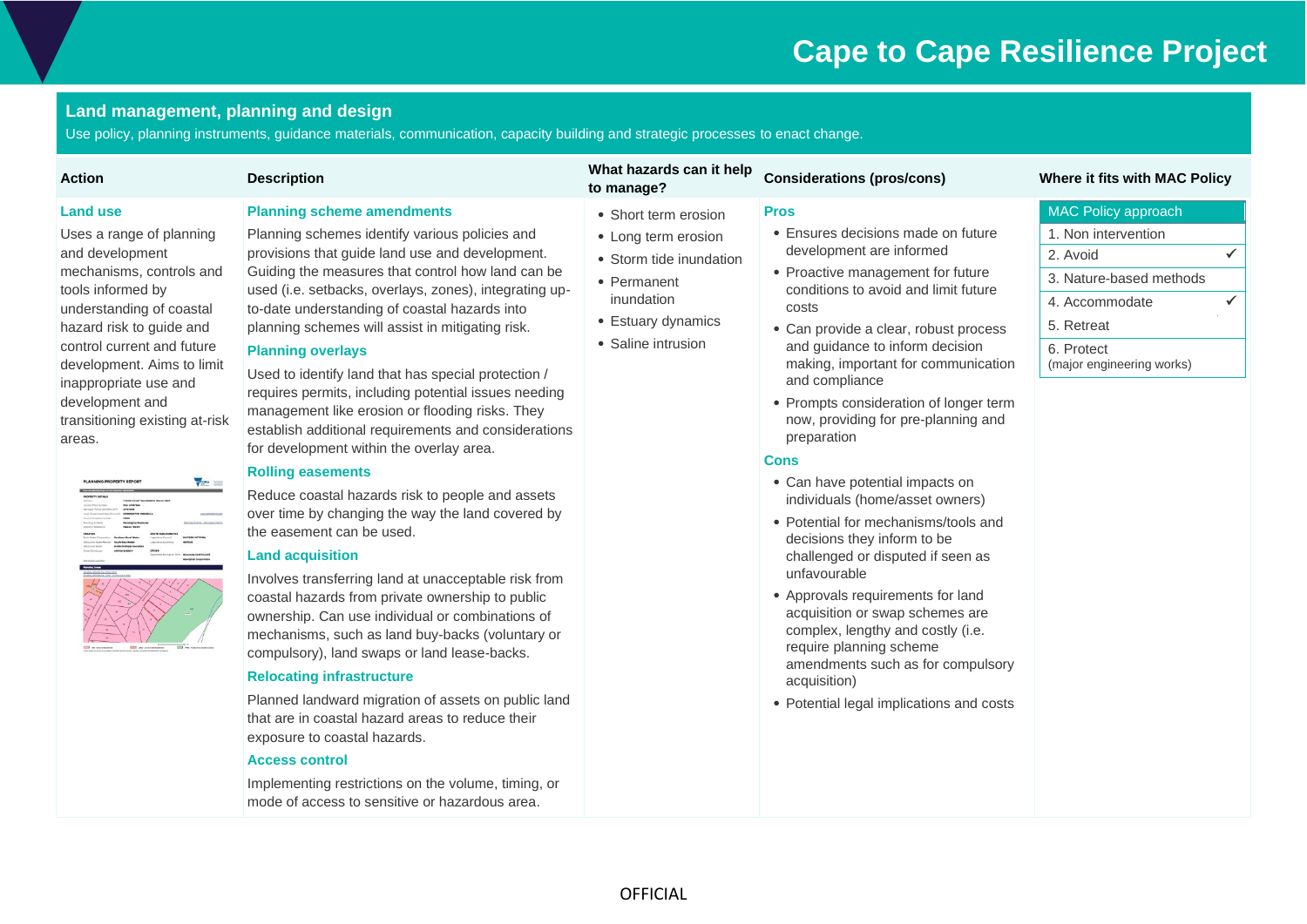### **Land management, planning and design**

Use policy, planning instruments, guidance materials, communication, capacity building and strategic processes to enact change.

| <b>Action</b>                                                                                                                                                                                                                                                                                              | <b>Description</b>                                                                                                                                                                                                                                                                                                                                                                                                                                                                                                                                                                                                                                          | What hazards can it help<br>to manage?                                                                                                          | <b>Considerations (pros/cons)</b>                                                                                                                                                                                                                                                                                                            | Where it fits with MAC Policy                                                                                                                                |
|------------------------------------------------------------------------------------------------------------------------------------------------------------------------------------------------------------------------------------------------------------------------------------------------------------|-------------------------------------------------------------------------------------------------------------------------------------------------------------------------------------------------------------------------------------------------------------------------------------------------------------------------------------------------------------------------------------------------------------------------------------------------------------------------------------------------------------------------------------------------------------------------------------------------------------------------------------------------------------|-------------------------------------------------------------------------------------------------------------------------------------------------|----------------------------------------------------------------------------------------------------------------------------------------------------------------------------------------------------------------------------------------------------------------------------------------------------------------------------------------------|--------------------------------------------------------------------------------------------------------------------------------------------------------------|
| <b>Resilient design /</b><br>development<br>Using smart and informed<br>design and siting<br>(placement) for development<br>in the coastal zone, that<br>considers and accounts for<br>marine and coastal<br>surrounds and dynamic<br>conditions.<br><b>Siting and design guidelines</b><br>TO TORA   TANK | Design standards, materials<br>Standards to guide appropriate and resilient design<br>for development in marine and coastal environments.<br>Guidance to support adaptable design for changing<br>conditions (raising floors, movable structures) and<br>accounts for impacts of surrounding environment on<br>materials, longevity and maintenance.<br><b>Setbacks</b><br>Used to create designated areas to limit<br>development, providing space for shoreline to move<br>over time, including further landward under the<br>influence of coastal processes and sea level rise (i.e.<br>set house/structures back a certain distance from the<br>coast). | • Short term erosion<br>• Long term erosion<br>• Storm tide inundation<br>• Permanent<br>inundation<br>• Estuary dynamics<br>• Saline intrusion | <b>Pros</b><br>• Proactive design for future conditions<br>to avoid and limit future costs (i.e.<br>damages, maintenance)<br><b>Cons</b><br>• Costs associate with resilient design<br>• Can have potential impacts on<br>individuals (home/asset owners)<br>• Potential for design requirements to<br>be challenged if seen as unfavourable | MAC Policy approach<br>1. Non intervention<br>2. Avoid<br>3. Nature-based methods<br>4. Accommodate<br>5. Retreat<br>6. Protect<br>(major engineering works) |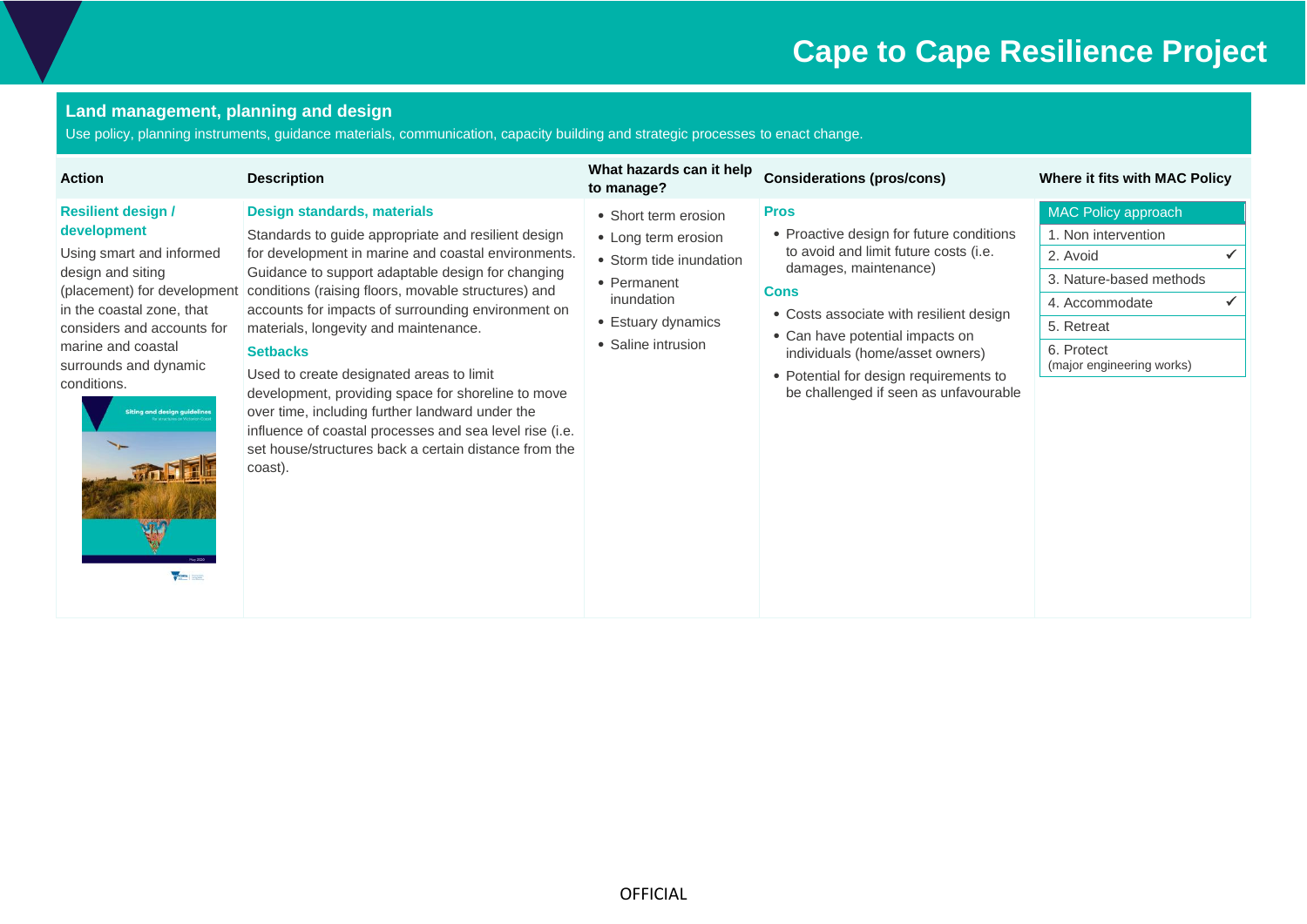### **Nature-based**

Use the creation or restoration of coastal habitats for hazard risk reduction.

This may be achieved through restoration of habitat alone ("soft" approach), or in combination with hard structures that support habitat establishment ("hybrid" approaches).

| <b>Action</b>                                                                                                                                                                                                                                                                                 | <b>Description</b>                                                                                                                                                                                                                                                                                                                                                              | What hazards can it<br>help to manage?                                                          | <b>Considerations (pros/cons)</b>                                                                                                                                                                                                                                                                                                                                                                                                                                                                    | Where it fits with MAC Policy                                                                                                                                                                                                            |
|-----------------------------------------------------------------------------------------------------------------------------------------------------------------------------------------------------------------------------------------------------------------------------------------------|---------------------------------------------------------------------------------------------------------------------------------------------------------------------------------------------------------------------------------------------------------------------------------------------------------------------------------------------------------------------------------|-------------------------------------------------------------------------------------------------|------------------------------------------------------------------------------------------------------------------------------------------------------------------------------------------------------------------------------------------------------------------------------------------------------------------------------------------------------------------------------------------------------------------------------------------------------------------------------------------------------|------------------------------------------------------------------------------------------------------------------------------------------------------------------------------------------------------------------------------------------|
| <b>Coastal wetlands / blue</b><br>carbon ecosystems<br>Resilience via natural<br>systems, stabilising<br>shorelines, absorbing wave<br>energy, slowing and limiting<br>flooding, providing nearshore<br>buffers. These "blue-carbon"<br>ecosystems also absorb<br>carbon from the atmosphere. | Natural systems can play an important role in<br>providing natural resilience for coastal areas.<br>Mangroves, seagrass, saltmarsh communities<br>and kelp forests can each limit impacts of<br>coastal hazards.<br>Coastal wetland systems and estuaries support<br>these communities and can also act as a<br>physical natural buffer between more built up<br>and developed. | • Short term erosion<br>• Long term erosion<br>• Storm tide<br>inundation<br>• Estuary dynamics | <b>Pros</b><br>• Ecosystem benefits<br>• Natural amenity - look and feel<br>• Can be used to create and enhance habitat<br>• Increases buffer between the sea and more<br>built-up/developed areas from storms and<br>wave attack<br>Cons<br>• Establishment takes time<br>• Can be severely impacted in extreme<br>events<br>• Uncertainty around performance and<br>response of these ecosystems, especially<br>under climate change<br>• Requires space set aside to enable<br>landward migration | MAC Policy approach<br>1. Non intervention<br>2. Avoid<br>3. Nature-based methods<br>4. Accommodate<br>5. Retreat<br>6. Protect<br>(major engineering works)<br>*Methods may use hybrid<br>approaches with structures and<br>engineering |
| <b>Dune ecosystems</b><br>Protecting, building, and<br>maintaining healthy dune<br>habitats which trap sand and<br>act as a buffer against short-<br>term storm erosion.                                                                                                                      | Dune management is a nature-based measure<br>that aims to mitigate impacts of coastal hazards.<br>This can be achieved through a combination of<br>vegetation management and access control.<br>Beach nourishment and sand scraping can also<br>be used to add/redistribute sand in the dune<br>system.                                                                         | • Short term erosion<br>• Storm tide<br>inundation                                              | <b>Pros</b><br>• Ecosystem benefits<br>• Natural amenity - look and feel<br>• Can be used to create and enhance habitat<br>• Increases dune buffer from storms and<br>wave attack<br>Cons<br>• Establishment takes time<br>• Can be severely impacted in extreme<br>events<br>• Relies upon sediment supply in the system<br>• Can impact where people can/can't go and<br>how people interact with their coast                                                                                      | MAC Policy approach<br>1. Non intervention<br>2. Avoid<br>3. Nature-based methods<br>4. Accommodate<br>5. Retreat<br>6. Protect<br>(major engineering works)<br>*Methods may use hybrid<br>approaches with structures and<br>engineering |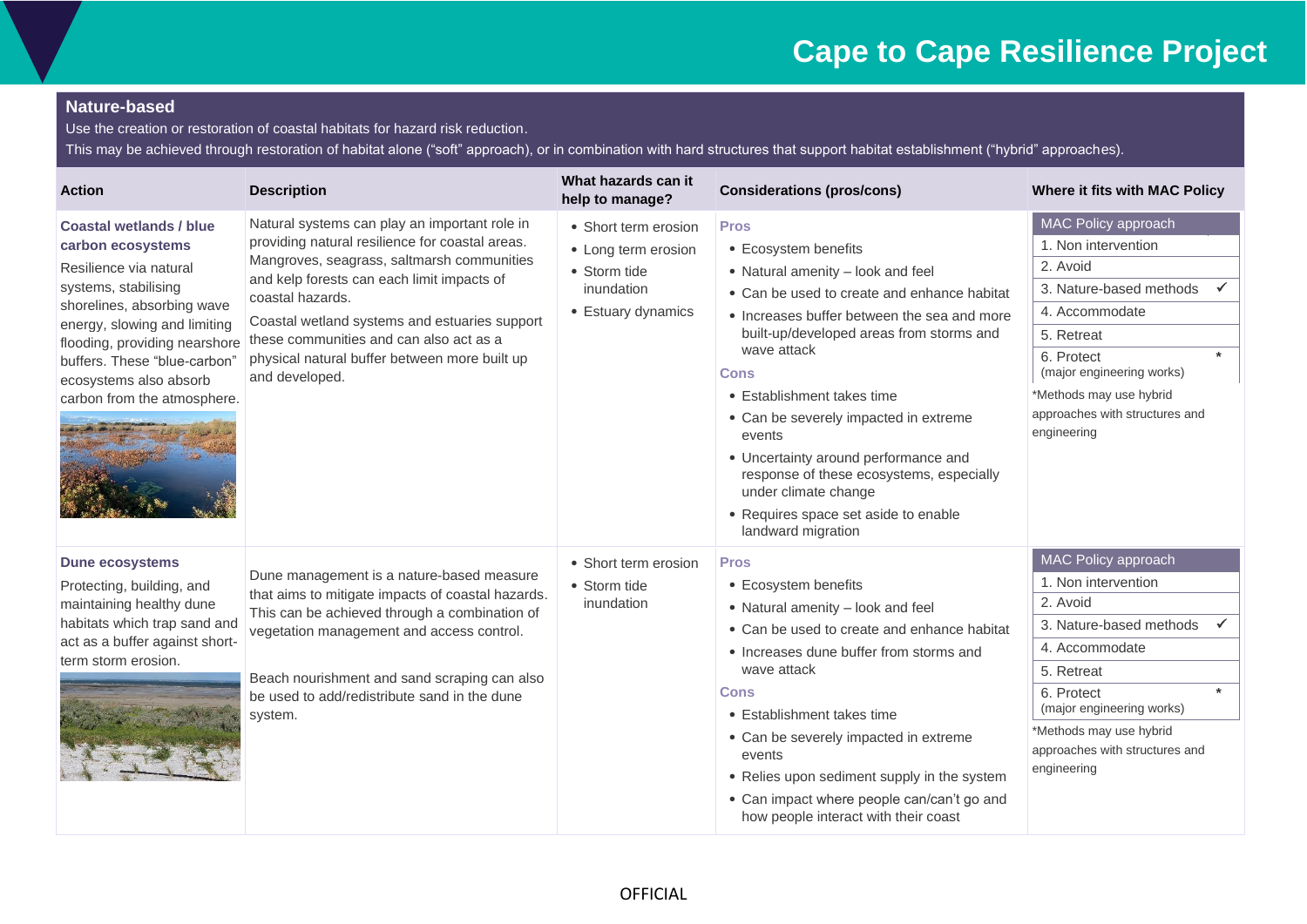### **Nature-based**

Use the creation or restoration of coastal habitats for hazard risk reduction.

This may be achieved through restoration of habitat alone ("soft" approach), or in combination with hard structures that support habitat establishment ("hybrid" approaches).

| <b>Action</b>                                                                                                                                                                          | <b>Description</b>                                                                                                                                                                                                                                                                                                                                                                                                                                                                                                                      | What hazards can it<br>help to manage?                                                                                             | <b>Considerations (pros/cons)</b>                                                                                                                                                                                                                                                                                                                                           | Where it fits with MAC Policy                                                                                                                                                                                                                   |
|----------------------------------------------------------------------------------------------------------------------------------------------------------------------------------------|-----------------------------------------------------------------------------------------------------------------------------------------------------------------------------------------------------------------------------------------------------------------------------------------------------------------------------------------------------------------------------------------------------------------------------------------------------------------------------------------------------------------------------------------|------------------------------------------------------------------------------------------------------------------------------------|-----------------------------------------------------------------------------------------------------------------------------------------------------------------------------------------------------------------------------------------------------------------------------------------------------------------------------------------------------------------------------|-------------------------------------------------------------------------------------------------------------------------------------------------------------------------------------------------------------------------------------------------|
| <b>Hybrid actions</b><br>Combinations of natural and<br>engineered solutions<br>("hybrid" approaches) to help<br>support ecosystems, such<br>habitat establishment and<br>enhancement. | Complementing features and structures that aid<br>the establishment and performance of nature-<br>based solutions.<br>Engineered support can vary. Examples include<br>creating surfaces/foundations and conditions for<br>aquatic and marine growth, sheltering to<br>reducing wave action and water level impacts,<br>as well as physical structural support allowing<br>ecological communities and systems time to<br>grow and establish.<br>Living shorelines, artificial reefs and sand<br>fencing are examples of hybrid actions. | • Short term erosion<br>• Long term erosion<br>• Storm tide<br>inundation<br>• Estuary dynamics<br>• Offshore sediment<br>dynamics | <b>Pros</b><br>• Ecosystem benefits<br>• Some natural amenity - look and feel<br>• Can be used to create and enhance habitat<br><b>Cons</b><br>• Establishment takes time<br>• Cost and local and off-site impacts of larger<br>scale hard structures<br>• Uncertainty around performance and<br>response of these ecosystems, especially<br>under climate change scenarios | <b>MAC Policy approach</b><br>1. Non intervention<br>2. Avoid<br>3. Nature-based methods<br>4. Accommodate<br>5. Retreat<br>6. Protect<br>(major engineering works)<br>*Methods may use hybrid<br>approaches with structures and<br>engineering |

### **Engineering**

| <b>Action</b>                 | <b>Description</b>                                                                                       | What hazards can it<br>help to manage? | <b>Considerations (pros/cons)</b>                 | Where it fits with MAC Policy           |             |            |
|-------------------------------|----------------------------------------------------------------------------------------------------------|----------------------------------------|---------------------------------------------------|-----------------------------------------|-------------|------------|
| <b>Beach nourishment</b>      | <b>Beach scraping</b>                                                                                    | • Short term erosion                   | <b>Pros</b>                                       | MAC Policy approach                     |             |            |
| Artificially moving sand onto | Moving sand from lower beach to upper                                                                    | • Long term erosion                    | • Increases beach width and the sand available as | 1. Non intervention                     |             |            |
| the beach.                    | beach areas.                                                                                             | • Accretion                            | a buffer for storms and wave attack               | 2. Avoid                                |             |            |
|                               | Cart and place, dredge and pump                                                                          | Estuary dynamics                       | • Natural amenity - sandy look and feel           | 3. Nature-based methods                 |             |            |
|                               | Relocating or importing sand.                                                                            | • Offshore sediment                    | • Can be used to create and enhance habitat       | 4. Accommodate                          |             |            |
|                               | <b>Sand bypass</b>                                                                                       | dynamics                               |                                                   |                                         | <b>Cons</b> | 5. Retreat |
|                               | Pumping sand around a natural or<br>constructed obstacle to restore or enhance<br>natural sediment flow. |                                        | • Expensive, temporary                            | 6. Protect<br>(major engineering works) |             |            |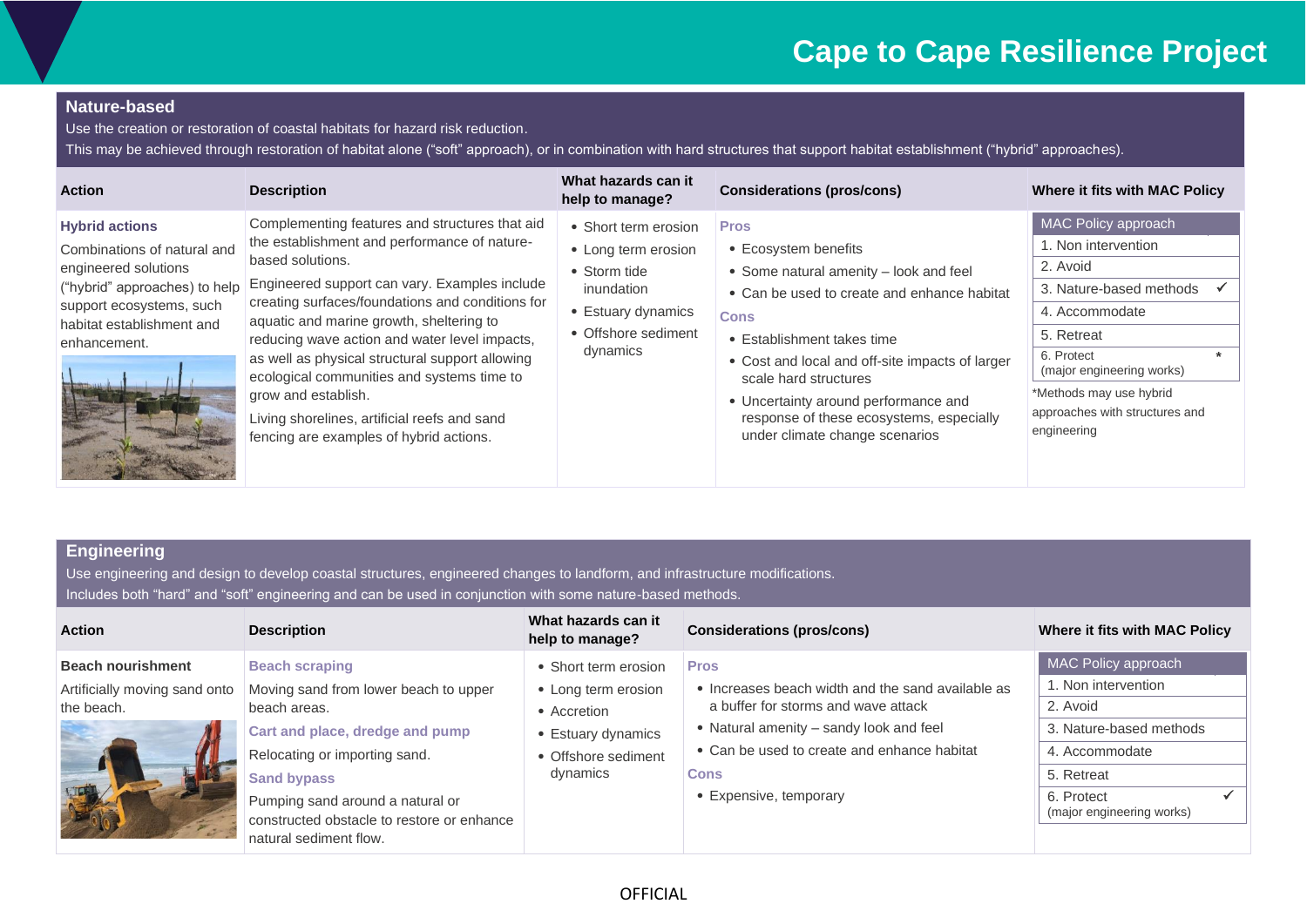### **Engineering**

| <b>Action</b>                                                                                                             | <b>Description</b>                                                                                                                                                                                                                                                                                                                                                                                                                                                | What hazards can it<br>help to manage?                                                                                       | <b>Considerations (pros/cons)</b>                                                                                                                                                                                                                                                                                                                                                                      | Where it fits with MAC Policy                                                                                                                                     |
|---------------------------------------------------------------------------------------------------------------------------|-------------------------------------------------------------------------------------------------------------------------------------------------------------------------------------------------------------------------------------------------------------------------------------------------------------------------------------------------------------------------------------------------------------------------------------------------------------------|------------------------------------------------------------------------------------------------------------------------------|--------------------------------------------------------------------------------------------------------------------------------------------------------------------------------------------------------------------------------------------------------------------------------------------------------------------------------------------------------------------------------------------------------|-------------------------------------------------------------------------------------------------------------------------------------------------------------------|
| <b>Dredging</b><br>Removal of sediment to<br>manage offshore channels<br>and hydrodynamics.                               | <b>Mechanical dredgers</b><br>Use machinery (excavators) to move and<br>place sand. Examples include bucket,<br>bucket ladder, grab, backhoe dredgers.<br><b>Hydraulic dredgers</b><br>Moves sand in a liquid form, pumping<br>dredged material from/to locations.<br>Examples include suction dredgers, trailing<br>suction hopper, water injection dredgers.                                                                                                    | • Estuary dynamics<br>• Offshore sediment<br>dynamics                                                                        | <b>Pros</b><br>• Dredged material can be used for beach<br>nourishment.<br>• Can improve channels navigability and alignment<br><b>Cons</b><br>• Impacts water quality - increases turbidity<br>• Destructive to benthic habitats<br>• Sediment-bound pollutant transport/spread<br>• Complex to confidently model and design<br>• Expensive<br>• May require regular program to maintain<br>alignment | MAC Policy approach<br>1. Non intervention<br>2. Avoid<br>3. Nature-based methods<br>4. Accommodate<br>5. Retreat<br>✓<br>6. Protect<br>(major engineering works) |
| <b>Seawalls</b><br>to stabilise shoreline and<br>protect land behind either by<br>absorbing or reflecting wave<br>energy. | <b>Revetment walls</b><br>Structures built along shores   Multi-layered, sloped structures that absorb<br>wave energy. Generally made of rock<br>armour or sand filled geo-fabric bags and<br>designed to have some voids between<br>units.<br><b>Vertical seawall</b><br>Vertical or near vertical walls, with a solid<br>and impervious design that reflect waves.<br>Generally use materials such as rock,<br>concrete, masonry, timber, iron sheet<br>piling. | • Short term erosion<br>• Long term erosion<br>• Storm tide<br>inundation<br>• Permanent<br>inundation<br>• Estuary dynamics | <b>Pros</b><br>• Long-lasting (if rock, concrete etc.)<br>• Effective protection of assets<br><b>Cons</b><br>• Expensive<br>• Requires ongoing maintenance and upgrade<br>• Can impact natural coastal processes structures<br>modify/restrict dune and sand dynamics<br>• Can increase erosion at the end of structure<br>• Can lead to narrow / no beach in front of structure.                      | MAC Policy approach<br>1. Non intervention<br>2. Avoid<br>3. Nature-based methods<br>4. Accommodate<br>5. Retreat<br>✓<br>6. Protect<br>(major engineering works) |
| <b>Groynes</b><br>Structures built<br>perpendicular the shore to<br>trap sand that moves along<br>the shore.              | Structure/s help to trap sand, resulting in<br>sand build up and increasing beach width<br>on the updrift side. Groyne can be built as a<br>single structure, or as a "groyne field" with<br>multiple groynes at regular spacing.<br>Generally use materials such as geo-fabric<br>bags, rocks or timber.                                                                                                                                                         | • Short term erosion<br>• Long term erosion<br>• Estuary dynamics                                                            | <b>Pros</b><br>• Can increase beach width updrift<br>• Can be used to stabilise river and creek entrances<br>(training walls)<br><b>Cons</b><br>• Expensive                                                                                                                                                                                                                                            | MAC Policy approach<br>1. Non intervention<br>2. Avoid<br>3. Nature-based methods<br>4. Accommodate<br>5. Retreat                                                 |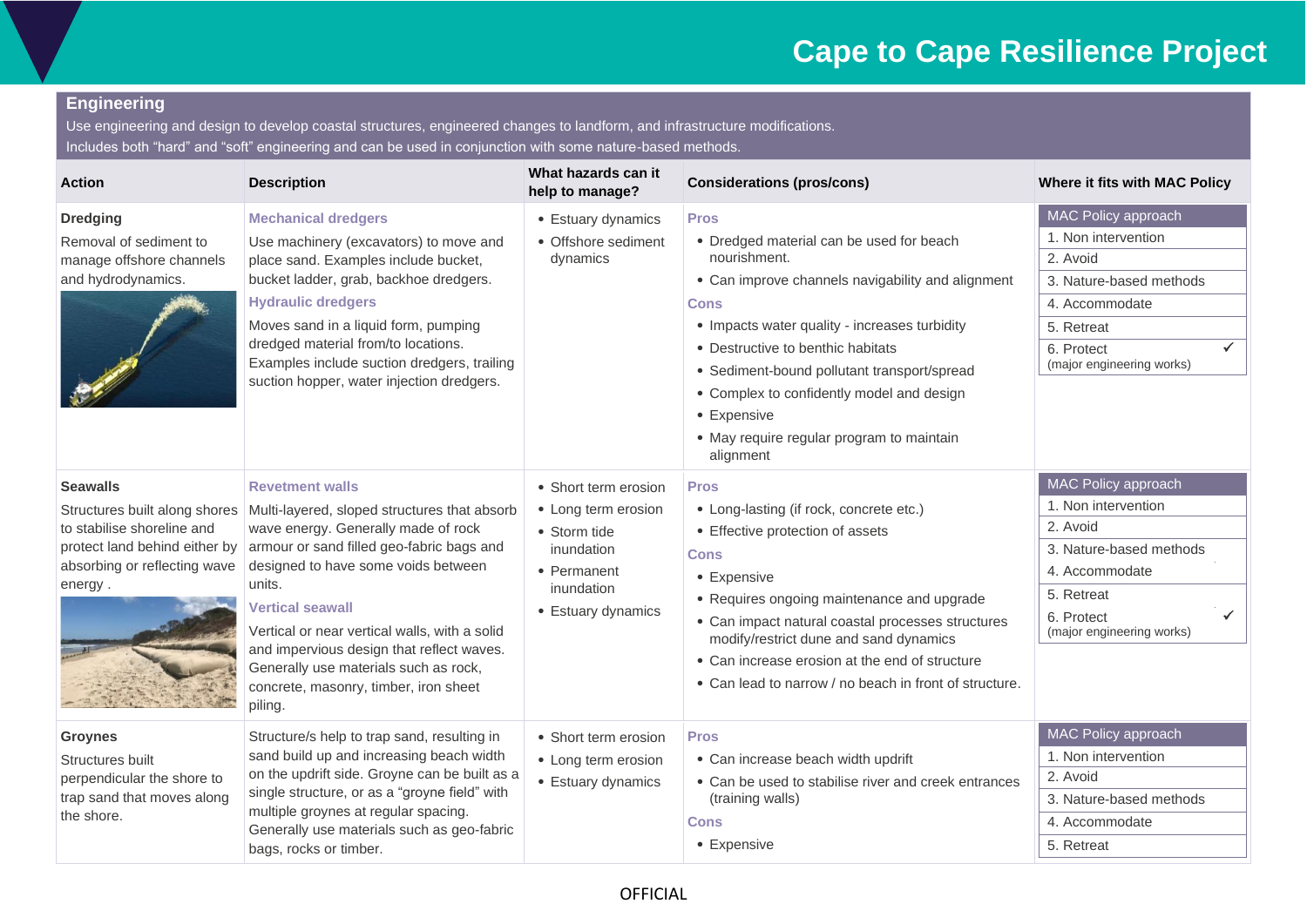### **Engineering**

| <b>Action</b>                                                | <b>Description</b>                                                                                                                                                                                                                                                                                         | What hazards can it<br>help to manage? | <b>Considerations (pros/cons)</b>                                                                                            | Where it fits with MAC Policy           |
|--------------------------------------------------------------|------------------------------------------------------------------------------------------------------------------------------------------------------------------------------------------------------------------------------------------------------------------------------------------------------------|----------------------------------------|------------------------------------------------------------------------------------------------------------------------------|-----------------------------------------|
|                                                              |                                                                                                                                                                                                                                                                                                            |                                        | • Can starve downdrift shoreline of sediment supply<br>leading to recession<br>• Significant impact on visual amenity        | 6. Protect<br>(major engineering works) |
| <b>Breakwaters</b>                                           | Aimed at reducing wave energy and limiting                                                                                                                                                                                                                                                                 | • Short term erosion                   | <b>Pros</b>                                                                                                                  | MAC Policy approach                     |
| Structures built in or on the<br>water which intercept waves | waves, breakwater designs and features<br>include:                                                                                                                                                                                                                                                         | • Long term erosion<br>• Storm tide    | • Near/offshore position limits structure footprint on<br>beach                                                              | 1. Non intervention<br>2. Avoid         |
| and reduce wave energy                                       | • "attached" to the shore, or "detached"<br>(offshore)<br>• protruding above the water<br>("emergent"), or sitting below water<br>surface ("submerged")<br>· made of various materials - rock,<br>concrete or synthetics (incl. geo-fabric<br>bags, polymer units)<br>• fixed/rigid or floating structures | inundation                             | • Long-lasting<br>• Effective protection of assets<br>• Opportunities for habitat creation and ecosystem                     | 3. Nature-based methods                 |
| reaching the shoreline,                                      |                                                                                                                                                                                                                                                                                                            |                                        |                                                                                                                              | 4. Accommodate                          |
| aiding sand build-up.                                        |                                                                                                                                                                                                                                                                                                            |                                        |                                                                                                                              | 5. Retreat                              |
|                                                              |                                                                                                                                                                                                                                                                                                            |                                        | enhancement (e.g. artificial reefs)<br><b>Cons</b>                                                                           | 6. Protect<br>(major engineering works) |
|                                                              |                                                                                                                                                                                                                                                                                                            |                                        | • Expensive                                                                                                                  |                                         |
|                                                              |                                                                                                                                                                                                                                                                                                            |                                        | • Complex to confidently model and design                                                                                    |                                         |
|                                                              |                                                                                                                                                                                                                                                                                                            |                                        | • Can result in scouring at and around structures                                                                            |                                         |
|                                                              |                                                                                                                                                                                                                                                                                                            |                                        | • Can significantly alter natural coastal processes,<br>especially sediment transport                                        |                                         |
|                                                              |                                                                                                                                                                                                                                                                                                            |                                        | • Often bigger and more expensive than onshore<br>structure as need to cope with bigger waves and<br>deeper water conditions |                                         |
|                                                              |                                                                                                                                                                                                                                                                                                            |                                        | • Complex to build structure in offshore<br>environment                                                                      |                                         |